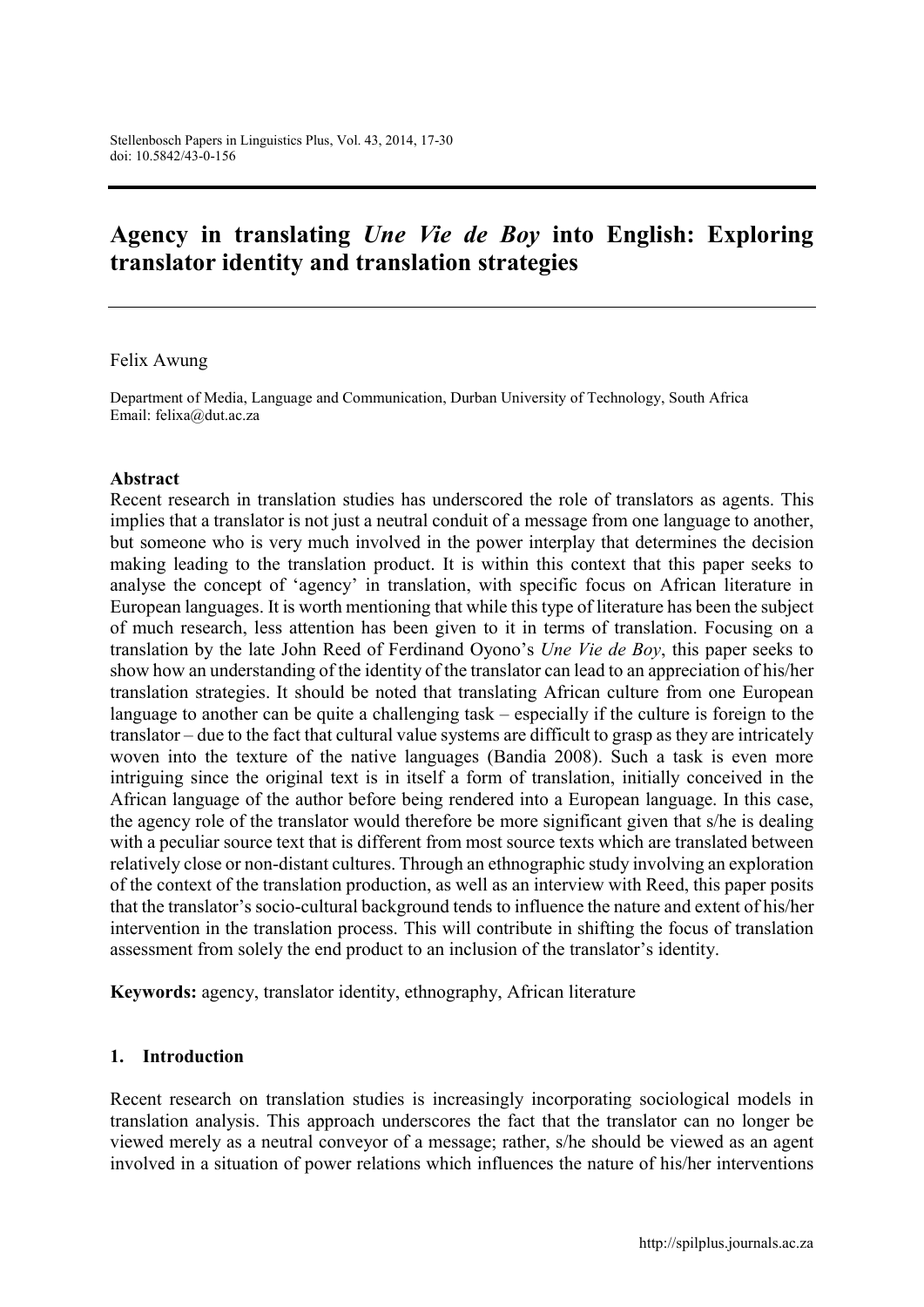during the translation process. This agency role enables the translator to make decisions in the translation process that have far-reaching impacts on the target culture. It is worth mentioning that, while this area is increasingly dominating research in translation studies, much of the research is based on the Eurocentric model, with only a few researchers advocating the incorporation of other geo-cultural models (see Tymoczko 2007, Marais 2011). It is within this context that this paper seeks to explore how a translator's agency operates in African literature. It thus seeks to aid in understanding how the different power actors within a translation context relate to each other, and how this relationship influences the translation product. Given that African literature is more oratory in its originating culture, it would be useful to understand the agentive role of the translator in the representation of such literature. Furthermore, given that African literature in European languages is peculiar in that it is a form of translation in itself (Bandia 2008), it would be interesting to explore how translation agents handle this type of transfer. Focusing on *Houseboy*, a translation by the late John Reed of Ferdinand Oyono's novel entitled *Une Vie de Boy*, this paper seeks to show how an understanding of the identity of the translator can lead to an appreciation of his/her translation strategies. This paper adopts an ethnographic method that elucidates the translator's perspective so as to give a better understanding of the translation process. This could lead to further research on the extent to which a translator's socio-cultural background can influence the nature and extent of his/her intervention in the translation process.

## 2. Literature review

As far as agency in translation studies is concerned, it is necessary to first situate this paper within the context of what previous research has exposed. Agency theorists have highlighted the fact that translation analysis should take a sociological approach, given that translation is carried out within a conflicting network of a sociological nature. In this light, Munday (2010, 2012) utilises Bourdieu's sociological model to argue that the translator's background is always an influence on the decisions s/he makes during the translation process, resulting in him/her being (un)consciously biased either towards the source or target text. In the same vein, Kung (2009) argues that translation is carried out within a context of power relations, and that there are macro-level factors which influence the choices and strategies of the process. Using Latour's Actor Network Theory model and Bourdieu's notion of 'capital', she highlights the fact that the translator's identity determines his/her agentive position in this network of power relations. Mialet (2010) asserts that translators are not just neutral mediators, but are social agents who have a key role to play in introducing new ideas and perspectives, and in shaping ideologies. As such, sociological considerations should be incorporated in the analysis of translation.

Other theorists highlight the fact that translators are not neutral conduits of messages, but are power agents who work within a context of political and cultural power relations. In this light, Tymoczko (2010) argues that translation takes place within a context in which dominant and resistant cultural narratives conflict with each other. This places the translator as a third force in a power interplay, whose choices are always (un)consciously partial to one side of the conflict or the other. The problem with this view is that it is based solely on literary translations, and does not seem to consider oral cultures. This is contrary to what recent research in translation studies has emphasised, which is that the frontiers of theorising translation should be extended to consider other cultures. Even though, in her recent works, Tymoczko emphasises the need for these new frontiers of translation theories, much of her analyses are still based on Western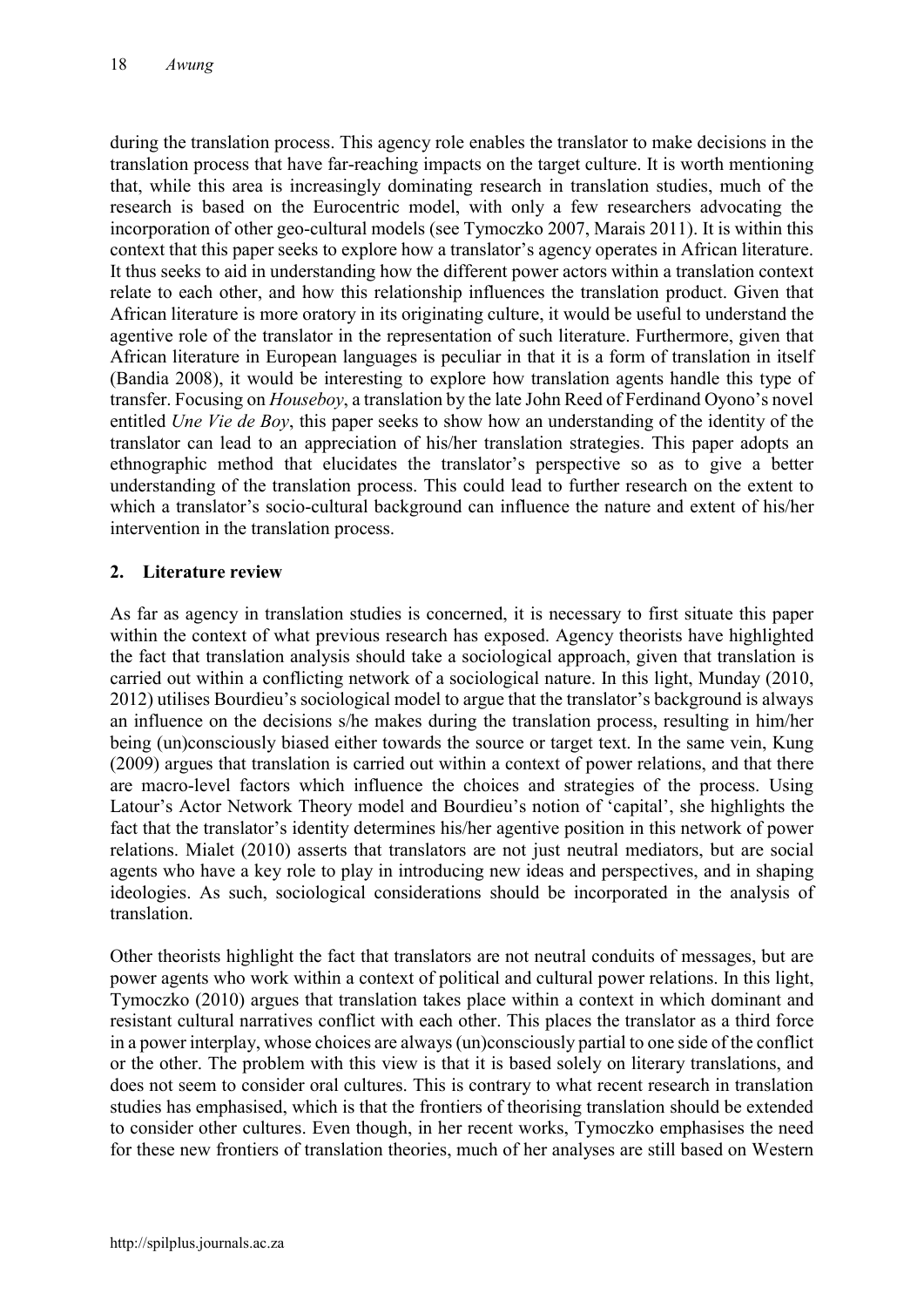data. Similarly, Baker (2006, 2010) considers translation to be involved in a conflict of narratives that shape, promote or resist political ideology. This implies that, instead of being a simple conveyor of a message, a translator becomes a powerful agent who can choose what (not) to translate, and manipulate a message in order to impact in a particular way upon the recipient's cultural narrative. She holds that, in this way, the translator contributes to the political idealisation of one narrative or the other. Again, the focus here is on written texts and no other text types or communication forms are incorporated, such as the oral forms that prevail in communities of which the languages do not have written versions.

Some theorists also argue that there needs to be a shift from the Eurocentric model of translation analysis to a more holistic one which incorporates other geo-cultural realities. Accordingly, Tymoczko (2007) asserts that the theorisation of translation studies needs to be more flexible to include non-Western realities. She holds that there are limitations to the Eurocentric approach, which concentrates on written communication and literary texts, and advocates a more holistic approach which considers other cultural forms of communication and text types. This position is significant in translation studies because it highlights the fact that there are differences in the Western and non-Western models of communication and such differences should be considered in any translation analysis. For example, the African form of communication is generally oral in nature, and the contexts of translation on the continent also differ from those in the West. In the same vein, Marais (2011) argues for a "localisation" process in translation studies that would incorporate forms of communication and functions of translation. Focusing on the African example, he highlights the fact that communication is more oral in African societies, and translation is employed in various ways in different situations as well as having different functions. He therefore suggests that, instead of trying to apply a universal approach, translation studies should be theorised according to the different realities of the various geo-cultural situations that exist in societies. The strength in Marais' (2011) argument is that it raises a new perspective in translation studies, namely localisation. In other words, instead of having an incorporating theorisation of the discipline, he argues for an approach that theorises differently according to the specific realities of each socio-cultural context.

Other proponents of the agency approach to translation studies hold that, in the domain of translation analysis, translators should be viewed as agents involved in a binary conflict of domination versus resistance. In this regard, Venuti (1998, 2013) argues that translation operates within the context of Western cultural domination over minority cultures. He calls for a resistant approach in the field of translation which would valorise more of the marginalised cultures, to the detriment of the canons of the dominant culture. Milton and Bandia (2009) view this conflict of domination and resistance as the context in which translation takes place. The authors (2009:3) argue that translators in such situations become agents of resistance and identity creation by adopting an approach which enables their marginalised cultures to resist

> the onslaught of dominant global languages through a deliberate translation of themselves into such global languages, which they subvert through innovative linguistic practice to assert their identity on the world stage.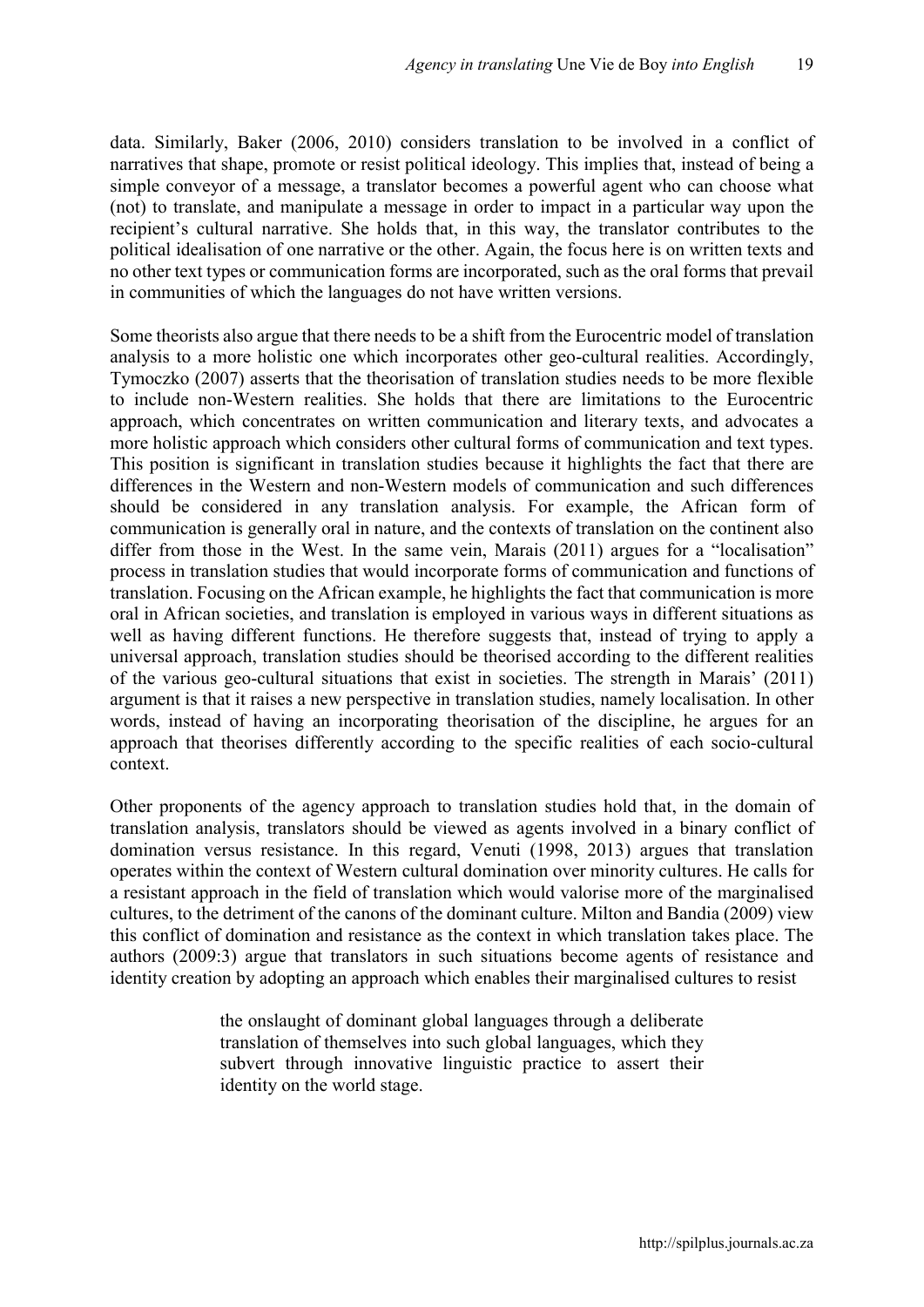This raises the issue of the translator's identity and how it may influence the way s/he translates. In other words, adopting a translation strategy that resists a dominant force or creates a particular identity would very much depend on the cultural identity of the translator in question.

Other researchers of the sociological approach to translation studies consider translators to be agents of cultural mediation who represent the Other in the target culture. In this light, Sturge (2007) argues that translators are important agents of representation since the source text is inaccessible to the target culture except through the translator-agent. The translator's interventions during the translation process then become the means through which s/he can shape the way the target culture views the source text. Sturge (2007) thus suggests that, for a translator to carry out this role successfully, s/he needs to have full knowledge of the source text's content, culture and author. The strength in Sturge's argument is that it calls for an ethnographic approach on the part of the translator, so as to be able to fully interpret the source text. Bandia (2008:159) relates this to African literature in European languages and argues that translators of such literature are important agents of representation who deal with a different text type, since

> [t]he writing of orality and the practice of literary heteroglossia involved in African Europhone literature makes for a peculiar source text that is uncharacteristically different from most texts translated between relatively close or non-distant languages and cultures.

Bandia (2008:161) then raises the question as to who is better placed to translate such texts:

Is it the Western-educated African writing in what is for some a second language, but who is intimately familiar with the logos of African culture? Or should it be a native European translator for whom the colonial language is a mother tongue, but who may not be able to internalise the deep structures of African sociocultural reality?

This also raises the issue of how the translator's cultural identity plays a major role in determining the nature of the interventions s/he carries out during the translation process. The strength in Bandia's argument is that he emphasises the peculiarity of the text type involved in African literature in a European language, and the need for this peculiarity to be considered during the translation process. He also highlights the fact that the identity of the translator of such literature is important since it is most likely going to influence his/her choices and strategies during the translation process.

## 3. *Une Vie de Boy* and *Houseboy*

Ferdinand Oyono's *Une Vie de Boy* was published by Julliard in Paris in 1956. It denounces the ills of French colonialism in Africa in general, and in Oyono's native Cameroon in particular. It should be noted that Oyono remains one of the most prolific anticolonial novelists from Africa and has published two other novels: *Le Vieux Nègre et la Médaille* ("The Old Man and the Medal") in 1956 and *Chemin D'Europe* ("Way to Europe") in 1960. A fourth novel, *Le Pandemonium*, was announced for publication in 1960 (Brown 2004:40), but it is said to have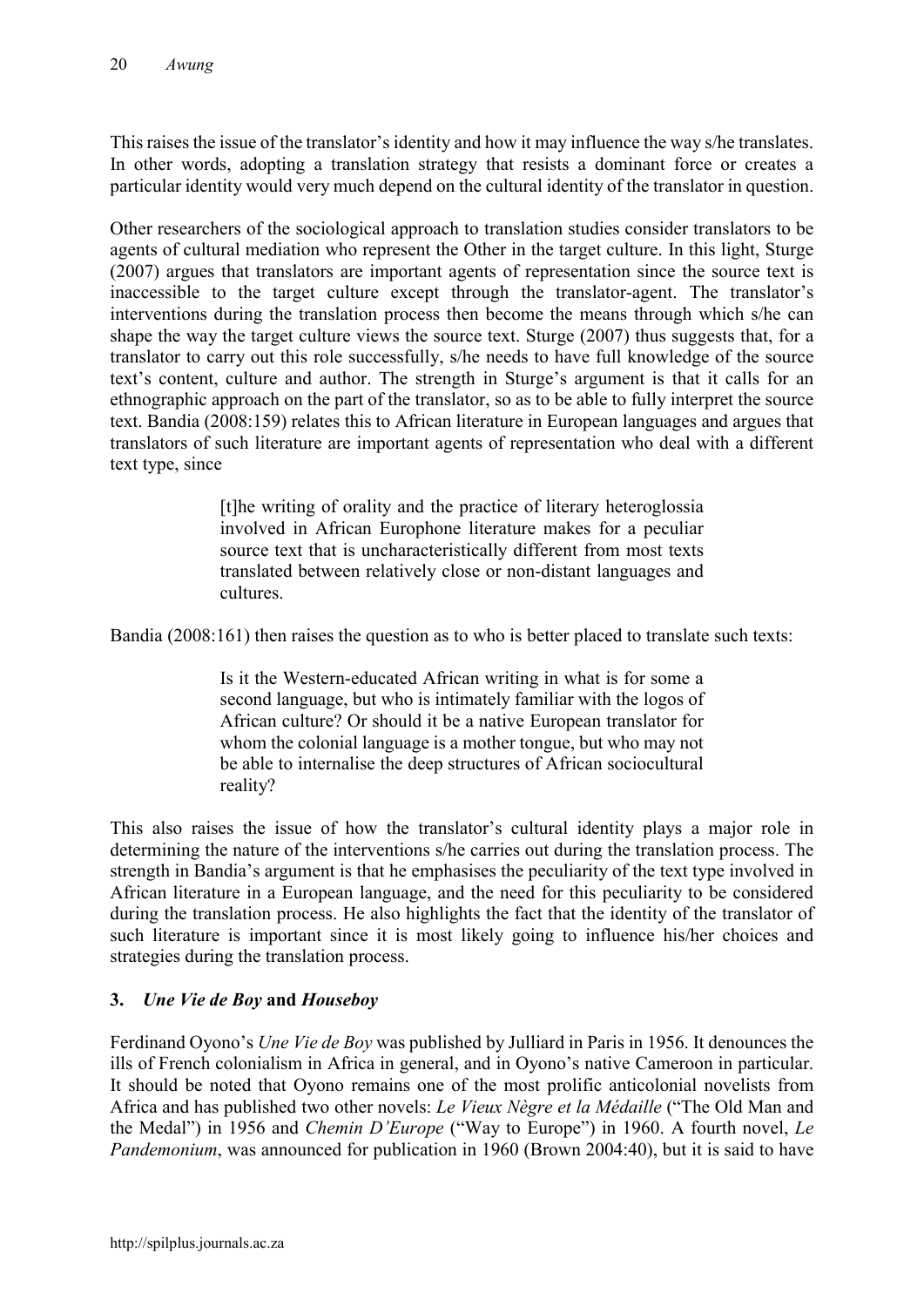been withdrawn from the publisher immediately after Cameroon gained independence from France and Oyono became part of the new administration. This was because the novel's anticolonial tone was harsh, and it was thought that it would adversely affect the relationship between France and the new Cameroonian administration.

*Une Vie de Boy* presents the situation in which colonial rule was introduced as something beneficial to Africans, while it was actually intended to subjugate, humiliate and exploit them. The novel narrates the story of Joseph Toundi, a young African who works for a white colonial administrator. Toundi initially regards his association with the white administrator as a lucky opportunity for him which puts him above his African peers in terms of social status. However, he subsequently learns the dark side of colonialism through unfortunate events that see him finally run away from Cameroon to die in neighbouring Spanish Guinea. Toundi's rhetorical question "[…] what are we black men who are called French?" highlights the deceptive ideals of French colonialism as something that was meant to bring civilisation and development to Africans, thereby elevating them to the same level as the French. The story is told by Toundi himself in a diary he keeps, a practice he learns from his white master. The novel is written in a simple and satirical style very much embedded in the cultural orality of the author. The preamble in the translation states that the original was written in Ewondo (a language of central Cameroon) which highlights the fact that the author intended the style to carry much of his native oral structure.

It should be mentioned that, at the time of publication of *Une Vie de Boy*, it was not easy for the works of African writers to be accepted by the publishing houses in France as these works were not considered to be of the same standard as the European classical ones. Another reason was that the publishing houses were not very open to works denouncing European colonisation. However, after the Second World War, French public opinion was more sympathetic towards the marginalised and, as such, major publishing houses began to accept colonial works by African writers, which were usually published as marginal publications. It was within this context that Julliard, one of the major Paris-based publishing houses at the time, became involved in African literature and, in addition to Oyono's, published many other francophone works from Africa.

The English translation of the novel was done by the late John Reed (1929-2012) and was published as *Houseboy* by Heinemann in 1966 as part of its African Writers Series. Reed was British and spent more than 15 years in southern Africa working as an English teacher. He was also an expert in African literature and taught, edited and translated other published works from the continent. It must be noted that the publishing policies in France during the colonial period were similar to those in the United Kingdom (UK). British publishers were reluctant to publish works by Africans, as their works were judged to be inferior and would not interest the British readership. It was for this reason that the African Writers Series was set up to cater for the works of African authors. The fact that the series was established as a marginal trend is an indication that the literature which was indeed published was not of the same standard as that of the mainstream Heinemann publisher. This in itself portrays the position of the publisher as far as African literary works are concerned, and it would be interesting to see how translators of literary works relate to publishers' ideological positionings.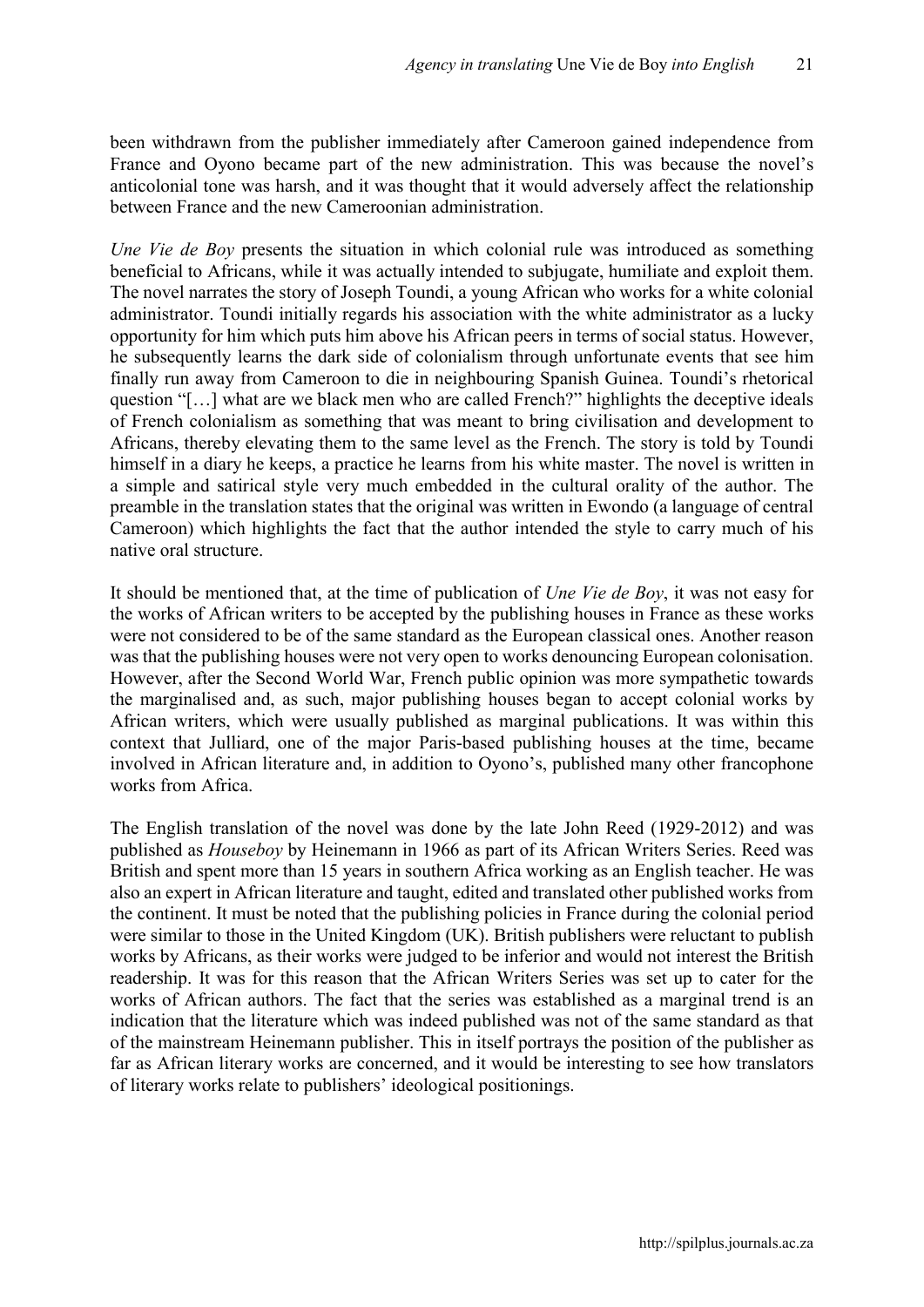## 4. Interview findings

For the purposes of this study, an ethnographic methodology was employed. This method is predominantly used in sociological and anthropological research, but it is increasingly being incorporated in translation studies. An ethnographic methodology enables the researcher to understand the context surrounding human actions from the perspective of those involved in the actions. According to LeCompte and Schensul (2010:2), ethnographic research requires the researcher to

> first discover what people actually do and the reasons they give for doing it before trying to interpret their actions through filters from their own personal experience or theories derived from professional or academic disciplines.

What this implies is that, rather than subjectively analysing actions, it is necessary to understand their cultural context and obtain the target population's opinion of these actions in order to understand what goes on. The use of this research design usually requires the researcher to inhabit the world of the target population and conduct interviews with its members, so as to be able to frame their behaviours and beliefs within a socio-political and historical context (LeCompte and Schensul 2010:12).

As previously mentioned, this research design is increasingly being incorporated in the analysis of translation processes (see Sturge 2007, Hubscher-Davidson 2011) because it provides an insider's view of the context of translation. This is important as an understanding of the translator's perspective can go a long way to shed more light on the nature of the translation process. It is within this context that I conducted an interview with John Reed. This was carried out via email because he was based in Ireland and it was not possible for me to meet with him physically. The interview questions focused on issues of initiation, communication with the publishers and author, exposure to source-text context, the purpose of translation, the translation process and the outcome of the translation. Reed's responses were then analysed according to the context of production (section 4.1), the translation process (section 4.2) and the end result (section 4.3).

## 4.1 Context of production

From the interview findings, it emerged that the translation process was actually initiated by Reed himself. This in itself is an example of the translator's agency role in that s/he can decide whether or not to translate a particular work, so as to either support or contest a particular ideology. It is in this light that Tymoczko (2007:xxi) asserts that translation is "a deliberate and conscious act of selection, assemblage, structuration, and fabrication". Furthermore, Baker (2006) notes that, rather than being "passive receivers of assignments" (2006:105), many translators and interpreters actually "initiate their own translation projects and actively select texts and volunteer for interpreting tasks that contribute to the elaboration of particular narratives".

However, it should be mentioned that, in the case of *Une Vie de Boy*, the initiation process was complex in nature given that Reed did not initiate it for translation in its entirety, as he had only translated an excerpt of the novel in an article he published on African literature (see Reed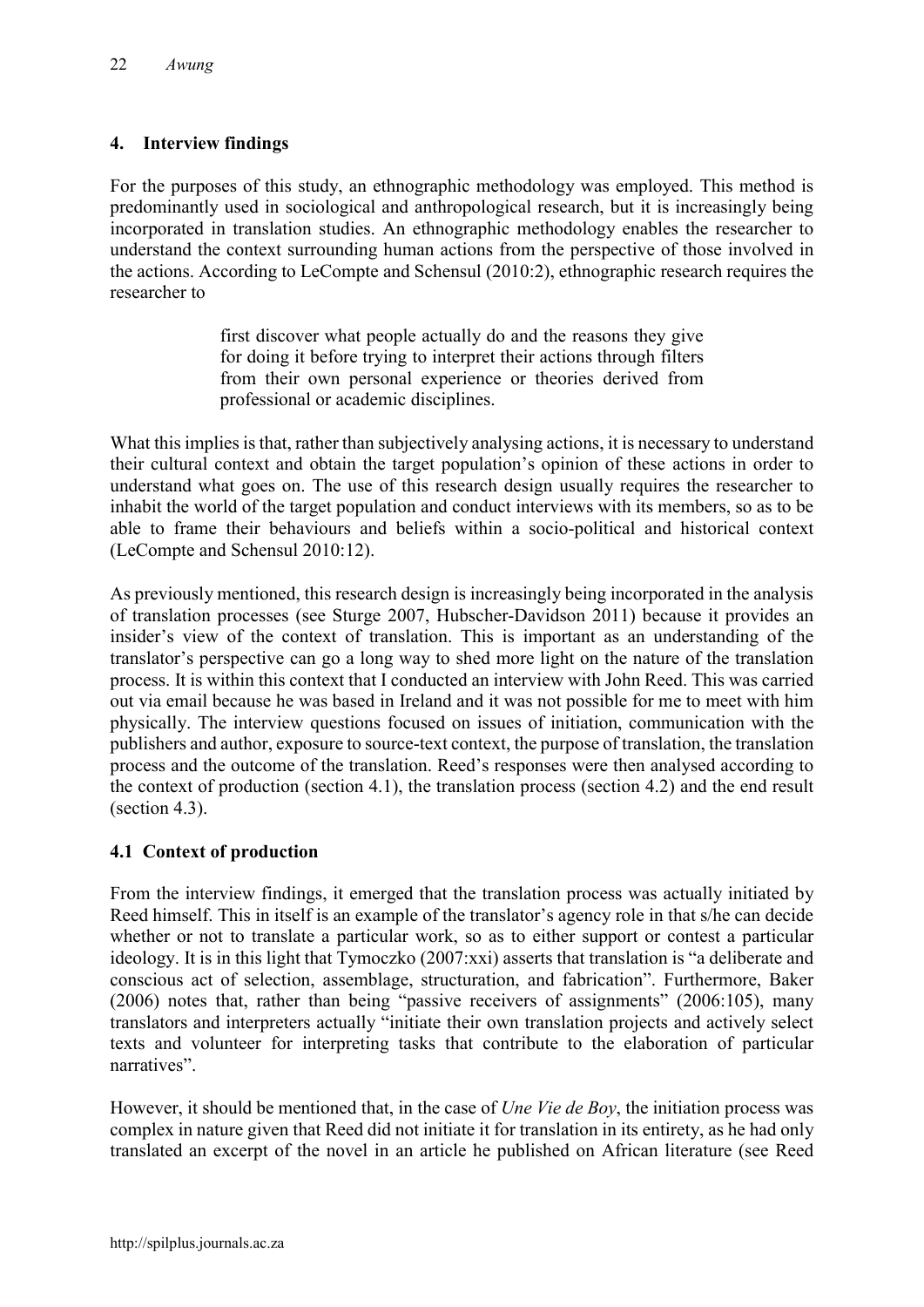1963). This caught the attention of the target-text publisher who then initiated the process to have the whole novel translated. The publisher's decision to order for the translation was, however, subject to a motivational report from Reed. This portrays another level of the agency role a translator can play in a translation project given that, in this case, Reed had to influence the publisher's decision on the importance of a translation of this novel.

According to Fisher (cited in Baker 2010:28), "[a]ll forms of human communication function to influence the hearts and minds of others – their beliefs, values, attitudes, and/or actions". Relating this to the translation of *Une Vie de Boy*, it can be asserted that Reed became an advocate of a translation that promoted a particular ideology, and contributed in shaping the publisher's mindset into endorsing that ideology. Considering the influence of publishers in shaping societal mindsets in general, it becomes obvious that Reed's contribution had a farreaching impact on the target-text society. Would he ever have thought of translating the entire text for the purpose of translation? Would the target-text publisher have become interested in a translation of the novel had they not been given a glimpse of it through the translated excerpt? These questions highlight the complex nature of the initiation process in question.

It is also worth mentioning that, during the initiation process, Reed had no contact with either the author or the source-text publisher. Given that, for copyright reasons, the publication of a translated work cannot take place without the authorisation of the source-text publisher or author, the exclusion of the translator at this level of the negotiations shows the limit of the translator's influence when it comes to the interaction of other agents within the context of a translation production. However, the translator plays a significant role in the initiation process when one considers the fact that the source-text publisher and author could not have been approached without the prior willingness of the translator to translate the work; the translator is, as such, an important agent in the power relations of a translation's context of production.

Another significant aspect that emerged during the interview was that Reed was remunerated for the translation. This raises important questions when one seeks to understand the translator's position as an "interested representer" (Munday 2012). If the translator is an interested party in the translation process, in relation to the ideologies of the source- and target-text cultures as well as the translator's habitus, what place does economic power occupy in the equation? Does it feature as another power centre or is it a tool in the hands of a power agent who, in this case, is the publisher? Would economic power be able to shift the translator's allegiance from one ideology to another? Translators, like other professionals, have economic needs, and there are bound to be situations in which those needs clash with personal ideologies. Translation studies therefore need to explore the role that economic power plays in positioning a translator as an agent of the translation process by considering how this role may differ from one society to another. The economic situation of the West is different from that of developing countries and, as such, the impact of economic power would not be the same. In Africa, for example, translation is carried out with an aim towards development (Marais 2011), the implication here being that poverty is widespread and economic empowerment is a main priority. How would an African translator resolve the problem of satisfying his/her economic needs and resisting or adhering to a particular ideology? These are issues that have been neglected by translation studies and which need to be addressed in order to better understand the role of the translator as an agent.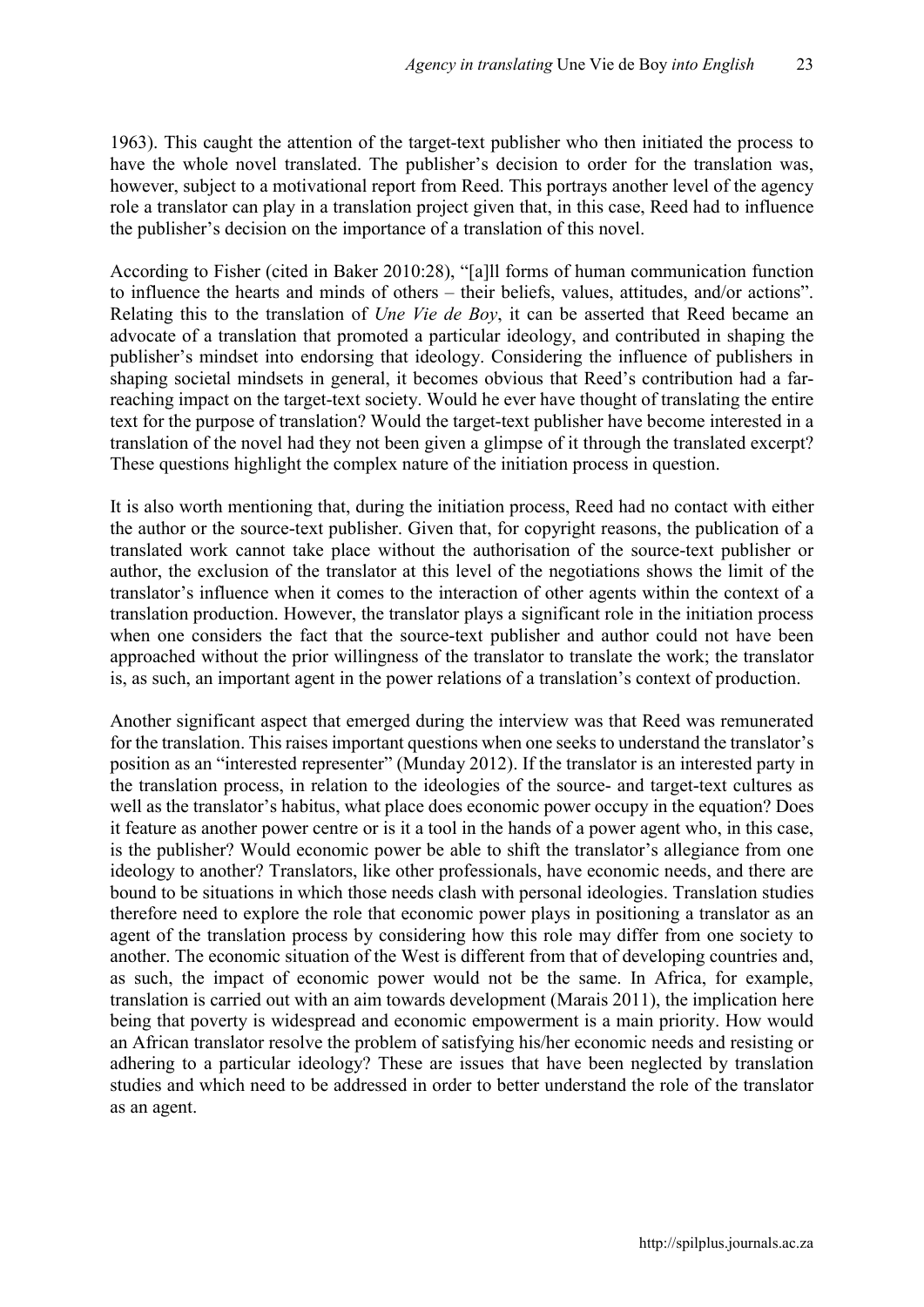The final issue to consider in the context of the translation of *Une Vie de Boy* is that of time pressure. It was revealed in the interview that Reed was given four months in which to translate the novel. The argument here does not concern whether or not this time frame was adequate; rather, the argument is that when a deadline for the completion of a translation assignment is set by the publisher, or any other concerned party, it may become a source of pressure if the translator's opinion is not sought in relation to his/her ability to work within the deadline. Such pressure may influence some of the choices made during the transfer process, which may not be the same if the translator is given enough time for a thorough analysis that ensures a more comprehensive interpretation and transfer.

Another aspect that may have put pressure on Reed is the fact that the translation was done manually. It is true that today's technological advancements have significantly lessened this type of pressure, since translators now have computers and facilitating software to make their work easier. However, there are still different challenges pertaining to the context in which translators operate. The provision of briefs, or the absence thereof, is one of the issues which can either facilitate or complicate the translator's job. While a brief would usually serve the purpose of ensuring the translator aligns him-/herself with the position of the client, its absence may lead to the position of the translator dominating the process, which may subsequently create a conflict between translator and client ideologies. A brief can therefore contribute in the harmonisation of positions between the translator and the client during the transfer process.

## 4.2 Translation process

Concerning the translation process, it is worth beginning this section by stating that Reed had an interest in the promotion and dissemination of African literature. His exposure to this literature came as a result of his 17 years of experience as an English teacher in Africa, since African literature in English was part of his syllabus. This fact raises the issue of the translator as an interested "representer of the source words of others" (Munday 2012:2). The implication here is that part of Reed's interest as an agent of the translation process was the desire to disseminate and promote African literature, as his record indicates that he had completed scholarly works of translation, editing and research on this type of literature. It then becomes obvious that his interest would most likely have influenced the choices made in the nature of the transfer from the source text to the target text. Venuti (1998) argues that depending on whether a translator wants to promote the dominant literary poetics of the West or valorise the minority literature, s/he may either adopt a domesticating or foreignising approach respectively. If this was a factor in Reed's case, it would further substantiate the fact that his choices would have been influenced by his relationship with African literature.

A second important issue regarding the translation process is that, as previously mentioned, Reed had no contact with Oyono, the source-text author. This implies that Reed's interpretation of the source-text context would have been mostly circumstantial and, as such, prone to stereotyping. Bandia (2008:161) asserts that a European translator of African literature "may not be able to internalise the deep structures of African sociocultural reality". It can be argued that the years of exposure to African literature could have given Reed the necessary insight into the embedded realities of this literature type. However, it should be noted that he mostly lived and worked in southern Africa and only rarely travelled to other parts of Africa. This is compounded by the fact that his infrequent travels to other parts of Africa never included Cameroon, where the novel in question is set. Sturge (2007:22) argues that, in order to have a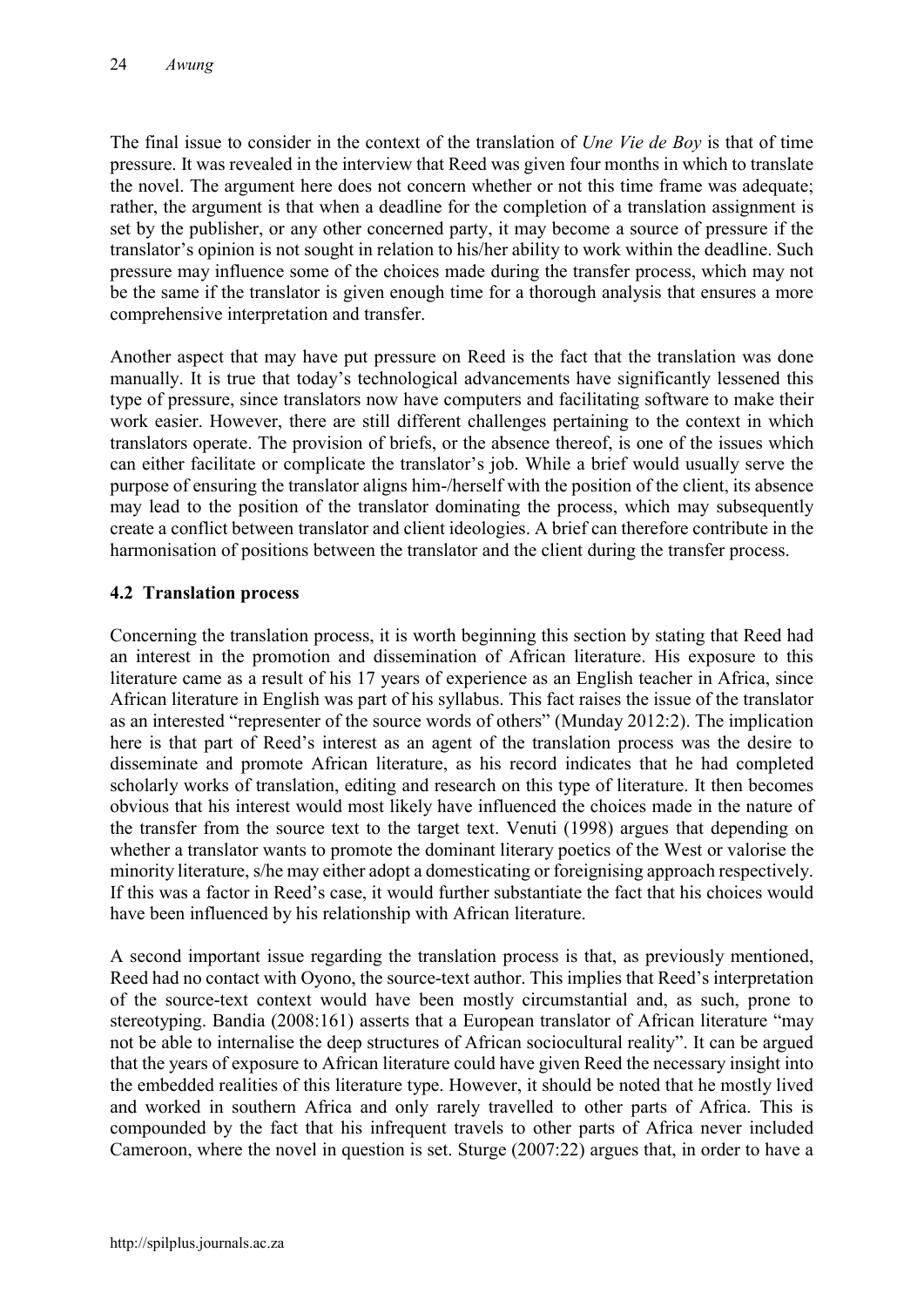comprehensive understanding of the source-text culture, an "emic approach" is necessary as meaning is context-specific. Consequently, Sturge (2007:24) argues that the representation of the source-text culture should be carried out "through an interpretative reconstruction of the original words' linguistic context, cultural context and immediate setting".

Therefore, to say that exposure to one part of Africa is sufficient to fully grasp the socio-cultural realities of other parts of the continent, is holding on to the erroneous assumption that Africa is homogeneous. Such assumptions are themselves borne of Western stereotypes which are shaped by narratives which contribute to the development of an identity.

When asked about the challenges of cultural transfer in the process, Reed said that he did not find it difficult because French and English functioned similarly, if not identically, in their colonial settings. Again, this indicates an assumption of homogeneity in the colonial experiences of Africa. Recall that the French and British colonial systems differed significantly from each other, implying that the language of the coloniser functioned differently too (Abdulaziz 2003). The French policy was that of assimilation which aimed to convert Africans into black French persons. There was thus a vigorous policy of cultural transformation aimed at eroding the African culture and replacing it with that of the French. Africans were therefore educated to dress, eat, talk and think like the French. The French language was to be embraced by the colonised Africans which led to a process of domestication of the language, especially amongst the uneducated. The result was a French version that was limited to a particular sociocultural region. The British colonial system, on the other hand, implemented an indirect rule system without attempting to transform the culture of the colonised. In this case, English was more a language of administration and education and was never intended to replace the African languages (Abdulaziz 2003:185). This difference in functionality implies that the local varieties of French and English that emerged in the respective colonial settings were different in nature.

## 4.3 Analysis of the product

An analysis of the translation of *Une Vie de Boy* has been carried out utilising findings from the interview with Reed, the context of the translation production and the parallel comparison of the source- and target texts. The first issue to address in this case is the success (or failure) of the translation. It is important to note that I have not assessed the translation in terms of accuracy, since individual assessment is likely to be subjective. Instead, I have attempted to explore contextual factors to determine what conclusions can be drawn from them. The main factor to consider here is the degree of the target culture's acceptance of the translation. According to Reed, "[…] *Houseboy* has had long print runs both in the UK and in America" (personal communication). Moruwawon (2012:46) also states that the novel and its translation remains one of the favourite literary works written by an African author to have been published, and has "consistently featured in academic institutions across the globe". This clearly indicates that the published translation was a great success. The question now arises as to whether this type of translation acceptance can be used to conclude that the translation *process* was successful in this case. Given that the target culture had no exposure to the source text due to the language barrier, and had to rely on Reed's representation, could the members of the target culture be in a position to know whether or not the translation is a successful representation? In addition, Reed said in the interview that his purpose was to give the target-text readers "an experience corresponding to that of a francophone reader of Oyono's original" (personal communication). It is important to note that, while the original is considered one of the most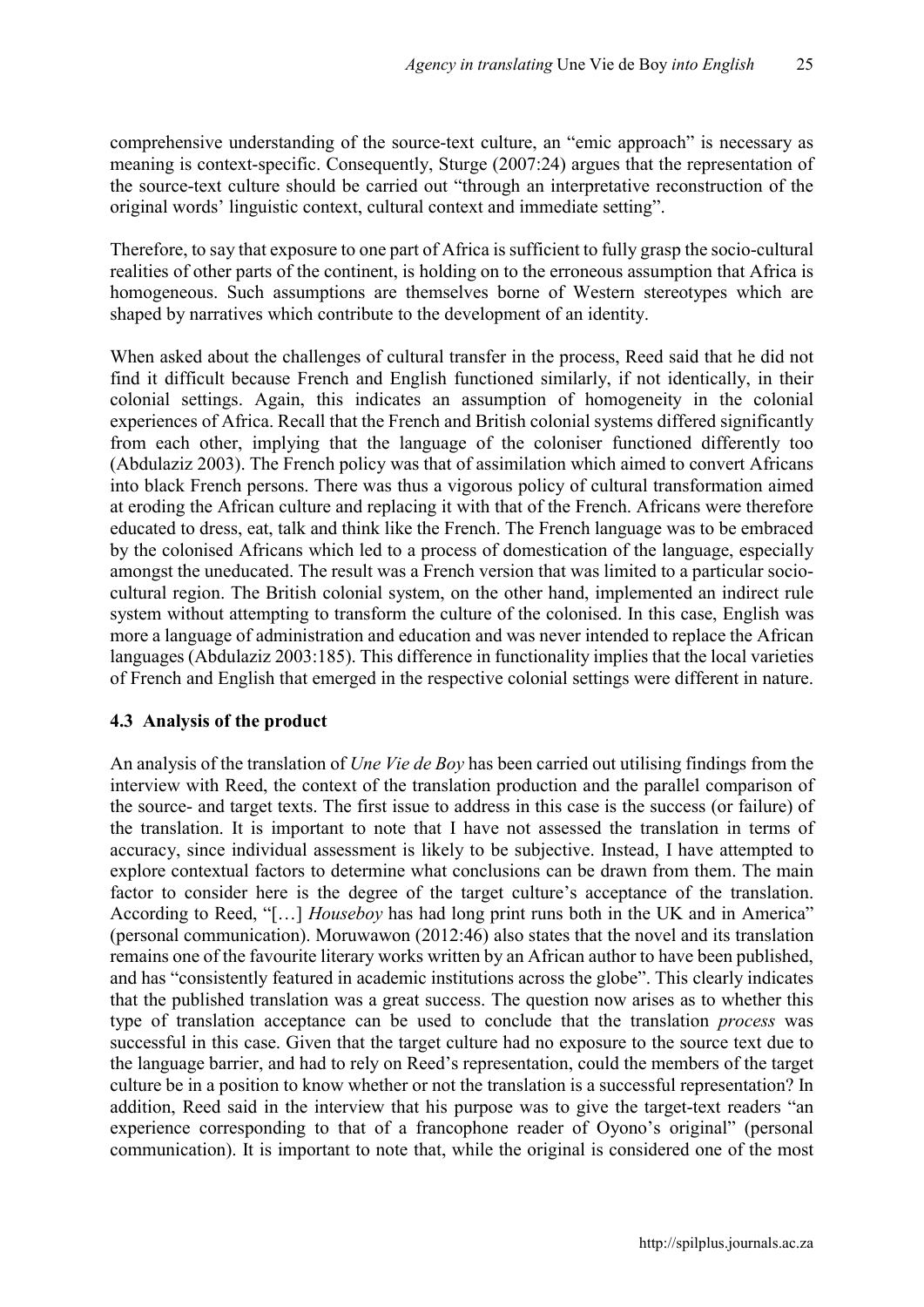prolific African colonial novels in French, the translation is equally known to be one of the best African colonial novels in English. This implies that Reed's objective has been met by his translation and, if one were to go by the Skopos school of thought (Vermeer 2000), can be deemed successful. This then raises the issue of translation as manipulation, and the question then arises as to what extent the translator's intervention can shift the source-text content and style in order to shape a particular perspective in the target culture. In this light, Paloposki (2009:189) argues that

> [t]he extent to which translators are free to decide on the contents of their work varies, depending on the position of the translator in question, on the literature to be translated, and the expectations of the readers, among other factors.

An assessment of the success (or failure) of a translation is thus very much based on the position of the assessment. Furthermore, the analysis of such an assessment would need to consider the various factors that are likely to influence it.

Going back to a previously mentioned yet important point, it is intriguing that the English version of the novel has been accepted as an original and not as a translation. In other words, it has been read and studied as "African literature in English". This again raises the question as to whether this implies a success on the part of the translation, or ignorance on the part of the readership. One reason that may explain this phenomenon is the fact that African writers in European languages write in a style which is in itself a type of translation (Bandia 2008), since they conceive the stories in their native languages before translating them into the European languages. Bandia (2008:161) argues that, in this way, "the colonial language of writing seems to serve as a mere conduit for an indigenous literature with its own content and modes of expression". This then makes it difficult to distinguish between original and translated African literature in European languages, unless one is exposed to the two languages and cultures in question.

It is also important to mention that Reed adopted a predominantly foreignising approach in the translation. While I do not intend to venture into the sensitive debate of foreignisation versus domestication (Venuti 1998), I consider Reed's translation one which preserves the local colour and oral structure of the source text. Reed explained that he wanted to give the target readership the same experience as the original readership. If one interprets "same experience" to mean "same target audience response", then it can be argued that he intended to domesticate, as this approach would most likely elicit sameness of response (Venuti 1998). However, it would be hasty to assert that this was Reed's intention. Recall that he was an expert in African literature in his professional life, which implies that he was well exposed to the nature of African literature in English. Consequently, his intention might have been to elicit the same response in his English translation that an original African text in English would have elicited. With this in mind, I assert that Reed has generally taken a foreignising approach, which preserves the local colour of Oyono's source text, as is demonstrated in his transfer of culture-bound terms such as idioms, exclamations and local names.

It is important to note that there are cases of mistranslation in Reed's version, which can be attributed to his lack of sufficient exposure to the source-text world. Examples include *les essessongos* (translated as "essessongo trees"), *gâteau maïs* (translated as "maize cake") and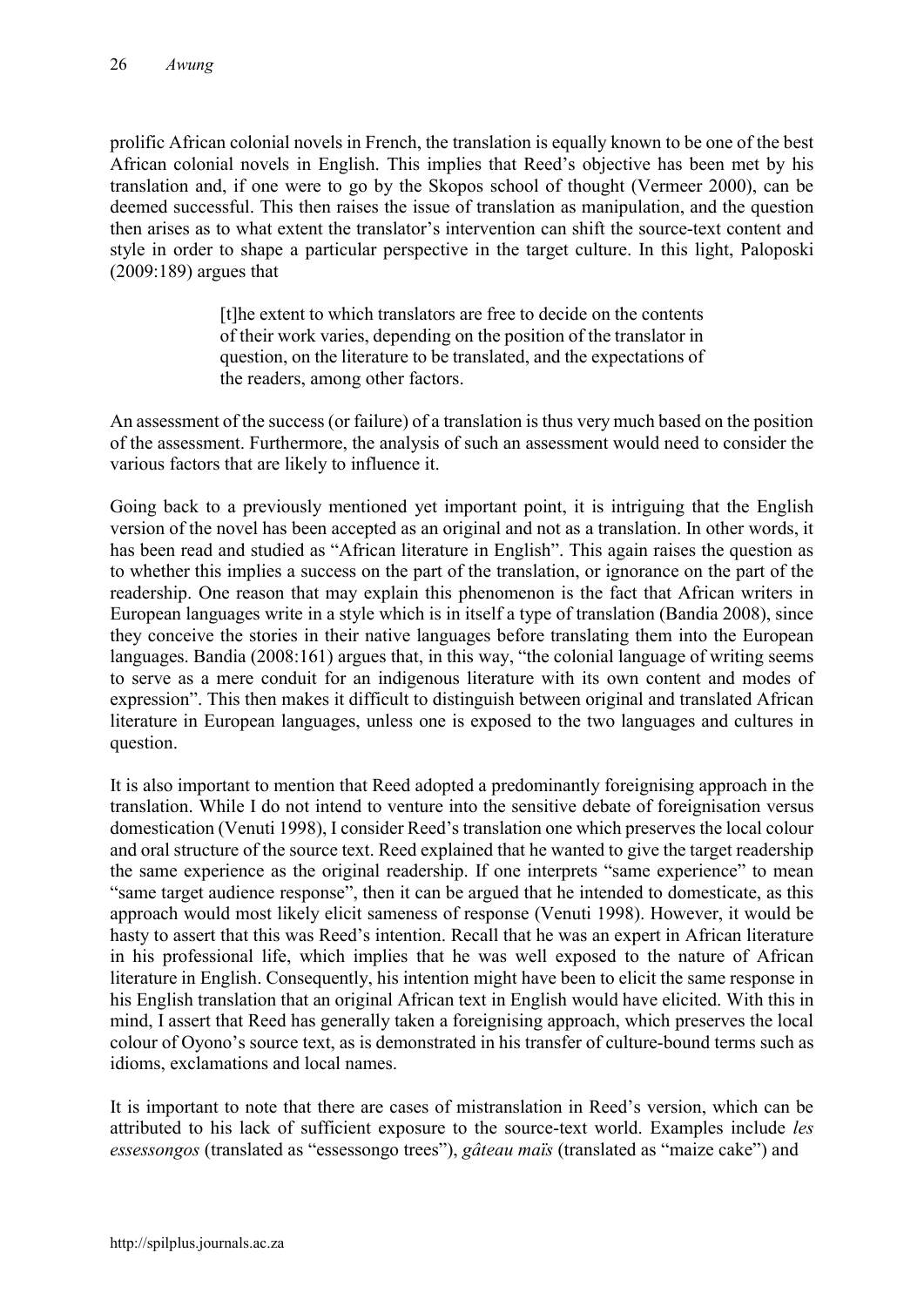*bâton de manioc* (translated as "cassava sticks"). These three French phrases are coinages from the local languages that have been embraced by the French dialect spoken in Cameroon.

In the first phrase, *essessongos* means "elephant grass", but Reed translated it as "essessongo trees". Any reader not exposed to the Cameroonian connotation of this word would be lost, or even misled, as to its meaning. This is because the notion of 'tree' in the translation is very misleading from 'grass' which is the original connotation.

The second phrase, *gâteau maïs*, is actually a coinage from French to denote a local dish made from mashed maize that is wrapped in banana leaves and then boiled. The notion of 'cake' actually refers to the shape of the food. Rendering it as "maize cake" is thus misleading, especially as there is no paratext for guidance.

The final phrase, *bâton de manioc*, came about in the same way as *gâteau maïs*. *Bâton de manioc* is a local dish of cassava paste wrapped in banana leaves which is then formed into the shape of a baton and boiled. "Cassava sticks" is therefore a mistranslation as it may give the impression that people from this setting eat sticks.

As previously mentioned, these mistranslations are the result of insufficient exposure on the part of the translator given that, as Bandia (2008:187) argues, cultural items present "[s]pecific challenges as their occurrences in the European language are often the result of the author's creative endeavour to capture them as they exist in African languages". Insufficient exposure to such contexts may then lead to interpretations based on generalisations, assumptions and, in certain situations, stereotypes. These stereotypes in themselves are born of narratives that develop a particular identity that influences the perception of the Other.

Another important feature to include in the analysis of Reed's translation is his use of Cameroonian Pidgin to translate *français petit nègre* (FPN). I contend that Reed's use of Cameroonian Pidgin to translate FPN is an error of judgement because the two languages are different in nature and function differently in their societies. FPN is a form of "broken French" that was spoken by uneducated Africans who worked for the European colonialists, whereas Cameroonian Pidgin is a creole of which the development in West Africa can be traced back to the 15<sup>th</sup> century with the arrival of Portuguese slave merchants on the West African coast (see Awung 2013). FPN developed from the combination of African languages and European languages such as Portuguese, French, English and German. Its current English-based form took shape with the extended presence of the British along the coast of West Africa. It is thus a language on its own with distinct grammatical and prosodic structures (Neba, Chibaka and Atindogbé 2006). Cameroonian Pidgin can therefore not function as the equivalent of FPN because the latter is a sort of slang, while the former is an autonomous language with mothertongue speakers and is even spoken in some non-Anglophone West African countries (see Awung 2013). This argument is clearly evidenced by the fact that Cameroonian Pidgin was equally spoken in the French-speaking Cameroonian community during the colonial period. Furthermore, this explains why Oyono also uses it in the source-text, as can be seen with the term *washman* which Reed maintains in the English translation.

It is thus evident that a more thorough investigation of the source-text context would have prevented the instances of mistranslation discussed in this paper. I therefore argue that Reed's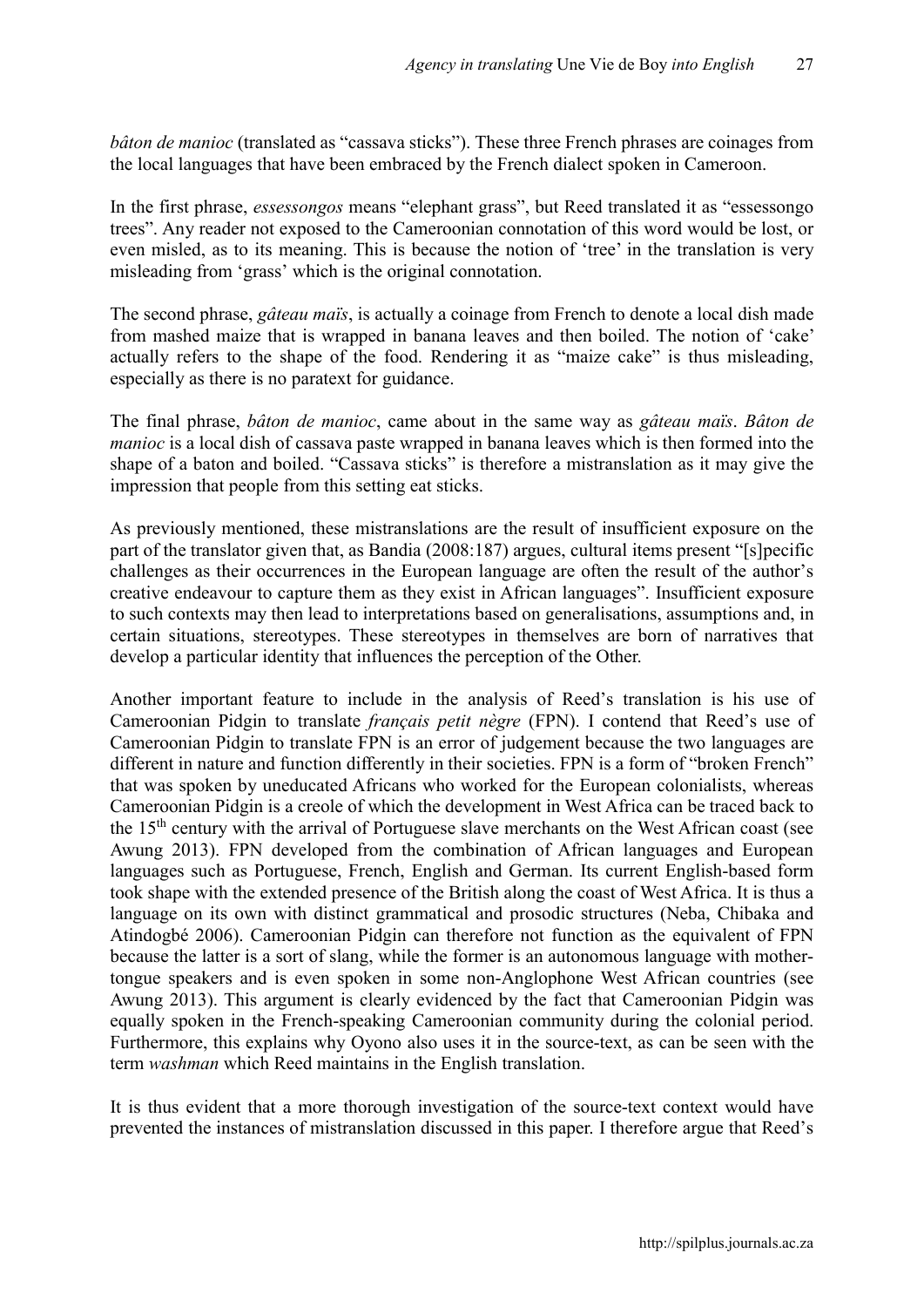interpretation of Oyono's text has been influenced by the general perception of Western narrative that views Africa not only as a homogeneous entity, but also as inferior to Europe.

## 5. Conclusion

In this paper, I have highlighted the fact that the translator is not a neutral mediator of a cultural message, but an interested actor whose product is the result of his/her interaction with other power agents involved in the translation process. Focusing on John Reed's translation of Ferdinand Oyono's *Une Vie de Boy*, I have investigated the various agents involved in the translation process and how their roles may have influenced Reed's choices. The analysis of the context of production has revealed that, generally speaking, the translator has to position him-/herself in relation to the power interests of the source-text author and culture, the sourcetext publisher, the target-text publisher and the target-text culture. Further, I have argued that, in such a complex situation, the translator's identity is highly instrumental in determining how s/he positions him-/herself in relation to the other power agents involved. It has also been highlighted in this paper that a translator's identity is the product of a particular cultural and societal narrative that leads to a particular ideology, and subsequently influences the decisions s/he makes during the translation process. This has been demonstrated by an exploration of the workings of John Reed, whose European ideology has played a significant role in determining his perception of the source-text culture, despite the fact that his exposure has to some extent limited the impact of said ideology in the interpretation and transfer of the source text's message.

Based on the findings of the paper, I support the view that an analysis of the translation process should extend beyond the product and incorporate the translator's perspective and context. This is because translators operate within different cultural contexts which have different communication dynamics. An inclusive approach to translation studies would thus produce a more holistic picture as well as newer insights into the theorisation of the discipline.

## References

Abdulaziz, M. 2003. The history of language policy in Africa with reference to language choice in education. In A. Ouane (ed.) *Towards a multilingual* c*ulture of education*. Hamburg: UNESCO Institute for Education. pp. 181-199.

Awung, F. 2013. The pidgin alternative in the English medium educational system of Cameroon. *Asian Journal of Research in Social Sciences & Humanities* 3(4): 9-17.

Baker, M. 2006. *Translation and conflict: A narrative account.* Manchester: St. Jerome.

Baker, M. 2010. Translation and activism: Emerging patterns of narrative community. In M. Tymoczko (ed.) *Translation, resistance, activism.* Amherst and Boston: University of Massachusetts Press. pp. 23-41.

Bandia, P.F. 2008*. Translation as reparation: Writing and translation in postcolonial Africa:* Manchester: St. Jerome.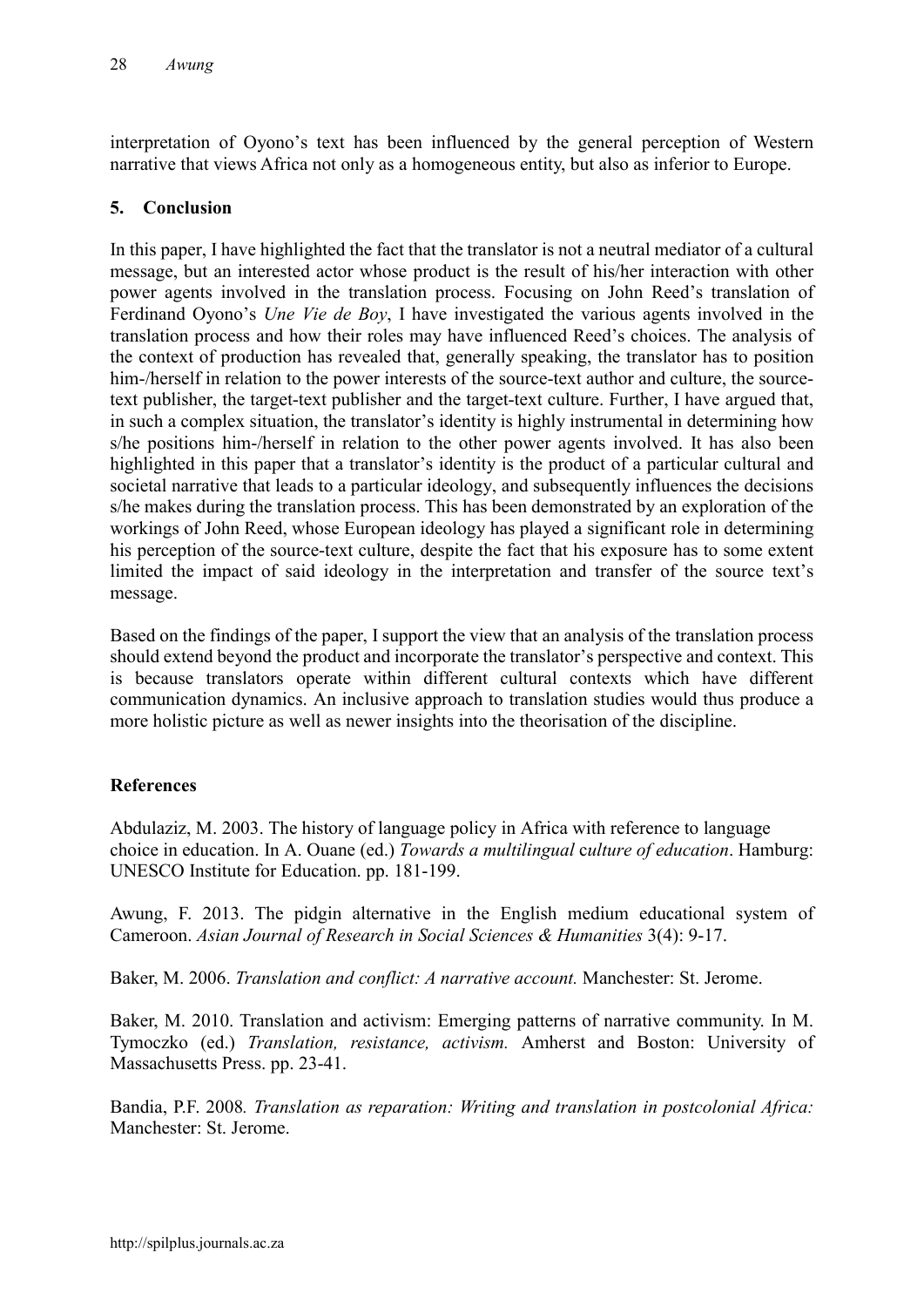Brown, S. 2004. African literature past, present and future. In F. Rosati (ed.) *The quest for democracy: Writings on Nigerian literature in English.* pp. 35-46.

Hubscher-Davidson, S. 2011. A discussion of ethnographic research methods and their relevance for the translation process. *Across Languages and Cultures - A Multidisciplinary Journal for Translation and Interpreting Studies* 12(1): 1-18.

Kung, S. 2009. Translation agents and networks, with reference to the translation of contemporary Taiwanese novels. In A. Pym and A. Perekrestenko (eds.) *Translation research projects 2.* pp. 123-138.

LeCompte, M.D. and J.J. Schensul. 2010. *Designing and conducting ethnographic research: An introduction.* Plymouth: Altamira Press.

Marais, K. 2011. The representation of agents of translation in (South) Africa: Encountering Gentzler and Madonella. *Translation and Interpreting Studies* 6(2): 189-206.

Mialet, E.B. 2010. The sociology of translation: Outline of an emerging field. *MonTI* 2: 153- 172.

Milton, J. and P. Bandia (eds.) 2009. *Agents of translation.* Amsterdam: John Benjamins.

Moruwawon, B.S. 2012. The trauma of colonialism in Ferdinand Oyono's "Une Vie de Boy". *Michigan Sociological Review* 26: 42-57.

Munday, J. (ed.) 2010. *Translation as intervention.* London: Continuum.

Munday, J. 2012. *Evaluation in translation: Critical points of translator decision-making.* New York: Routledge.

Neba, A.N., F.E. Chibaka and G.G. Atindogbé. 2006. Cameroon Pidgin English (CPE) as a tool for empowerment and national development*. African Study Monographs* 27(2): 39-61.

Oyono, F. 1956. *Une vie de Boy.* Paris: Julliard.

Oyono, F. 1966. *Houseboy*. London: Heinemann.

Paloposki, O. 2009. Limits of freedom: Agency, choice and constraints in the work of the translator. In J. Milton and P. Bandia (eds.) *Agents of translation.* Amsterdam: John Benjamins. pp. 189-208.

Reed, J. 1963. Between two worlds: Some notes on the presentation by African novelists of the individual in modern society. *Makerere Journal* 7: 1-14.

Sturge, K. 2007. *Representing others. Translation, ethnography and the museum*  (Translation Theories Explored 11)*.* Manchester: St. Jerome.

Tymoczko, M. 2007. *Enlarging translation, empowering translators.* Manchester: St. Jerome.